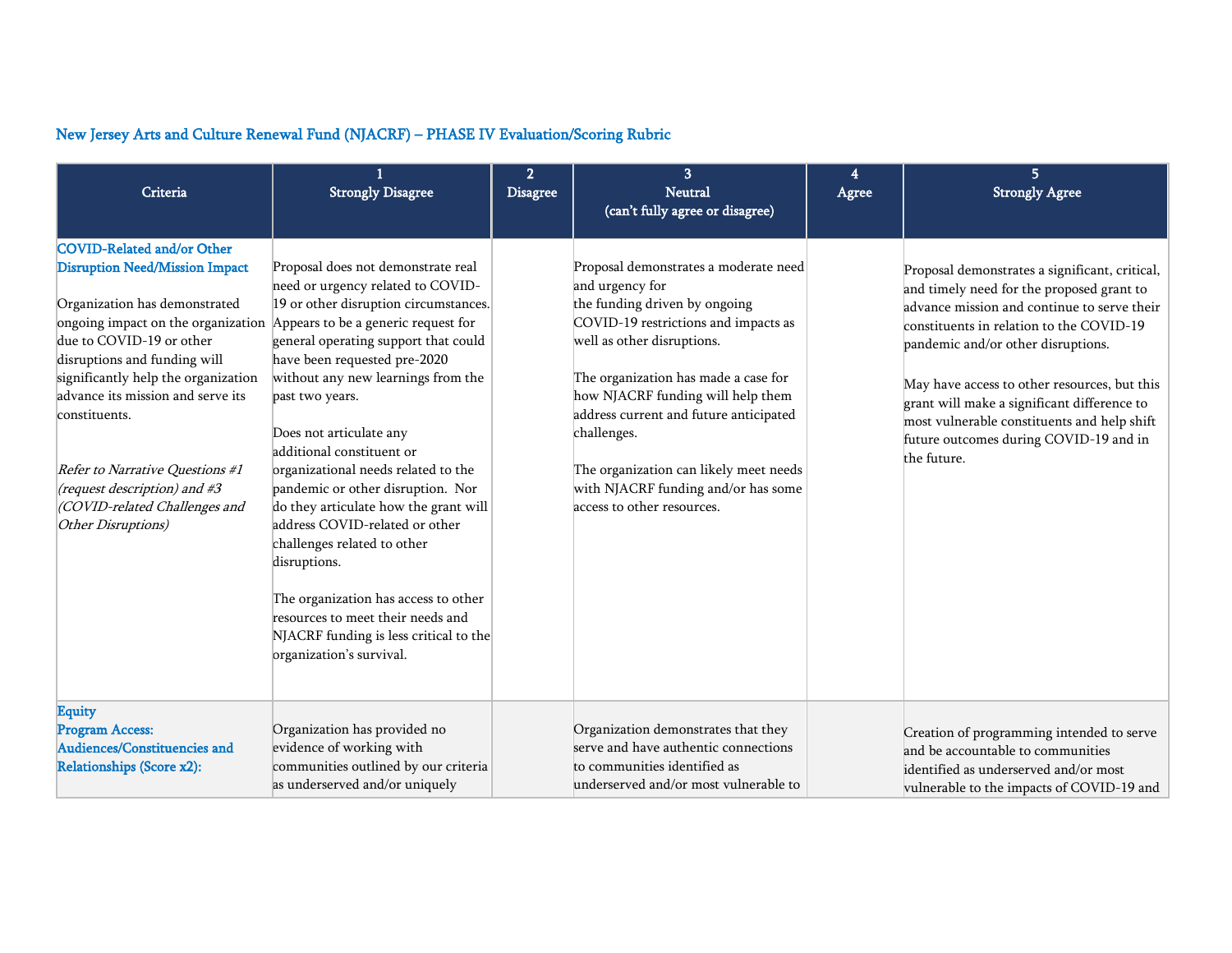| Serves vulnerable and diverse<br>audiences/constituents (race,<br>ethnicity, gender, sexual<br>orientation, age, disability, and<br>other relevant characteristics, such<br>as immigration status) and includes<br>these populations in creation and<br>implementation in programming<br>meant to serve them.<br>Serves an underserved geographic<br>area in New Jersey.<br>#1 and Equity section for additional not an opportunity for deep<br>support information | vulnerable to the impacts of COVID-<br>19 and other disruptions.<br>No evidence of having established<br>relationships with vulnerable or<br>underserved communities. Serves a<br>constituency that has multiple access<br>points to art, art education, and/or<br>history.<br>If the organization has some<br>relationships, the outreach is<br>minimal or performative and is<br>Refer to Narrative Questions Equity approached as a marketing initiative<br>engagement. |                                   | the impacts of COVID-19 and other<br>disruptions.<br>Organization articulates at least one<br>way is has included the community in<br>the design or advancement of the<br>programs created to serve them.<br>Has some relationships, partnerships,<br>practices to engage with communities<br>it serves.<br>Serves a geographic area underserved<br>by the arts, arts education, and history<br>in New Jersey. |                         | other disruptions is central to the<br>organization's mission and purpose.<br>Demonstrates authentic long-term<br>relationships to these communities and<br>adequate explanation of how it gathers<br>information about the communities it serves.<br>Organization has policies, practices,<br>connections partnerships in place to engage<br>deeply with the communities it serves. |
|---------------------------------------------------------------------------------------------------------------------------------------------------------------------------------------------------------------------------------------------------------------------------------------------------------------------------------------------------------------------------------------------------------------------------------------------------------------------|----------------------------------------------------------------------------------------------------------------------------------------------------------------------------------------------------------------------------------------------------------------------------------------------------------------------------------------------------------------------------------------------------------------------------------------------------------------------------|-----------------------------------|----------------------------------------------------------------------------------------------------------------------------------------------------------------------------------------------------------------------------------------------------------------------------------------------------------------------------------------------------------------------------------------------------------------|-------------------------|--------------------------------------------------------------------------------------------------------------------------------------------------------------------------------------------------------------------------------------------------------------------------------------------------------------------------------------------------------------------------------------|
| Criteria                                                                                                                                                                                                                                                                                                                                                                                                                                                            | <b>Strongly Disagree</b>                                                                                                                                                                                                                                                                                                                                                                                                                                                   | 2 <sup>1</sup><br><b>Disagree</b> | 3<br>Neutral<br>(can't fully agree or disagree)                                                                                                                                                                                                                                                                                                                                                                | $\overline{4}$<br>Agree | 5.<br><b>Strongly Agree</b>                                                                                                                                                                                                                                                                                                                                                          |
| <b>Equity</b><br>Program Access & Barrier Removal<br>$(Score x2)$ :<br>Organization has outlined different<br>ways they have removed barrier to<br>expand reach and access beyond<br>current audiences and constituents<br>and provided examples of successful<br>engagement.<br>Refer to Equity Question #2                                                                                                                                                        | Organization has not considered or<br>identified barriers to accessing their<br>program offerings                                                                                                                                                                                                                                                                                                                                                                          |                                   | Organization has identified and<br>articulated barriers to program access<br>and has begun to intentionally<br>eliminate barriers including, but not<br>limited to, transportation, financial,<br>and creating a culture of belonging.<br>Organization has outlined some success<br>in reaching diverse audiences.                                                                                             |                         | Organization has identified and articulated<br>barriers to program access and has made<br>strong progress in intentionally eliminating<br>a full range of barriers including, but not<br>limited to, transportation, financial, and<br>creating a culture of belonging.<br>Organization has outlined multiple<br>successful ways they have reached diverse<br>audiences.             |
| <b>Equity:</b><br><b>Staffing</b><br>(Score x2)                                                                                                                                                                                                                                                                                                                                                                                                                     |                                                                                                                                                                                                                                                                                                                                                                                                                                                                            |                                   |                                                                                                                                                                                                                                                                                                                                                                                                                |                         |                                                                                                                                                                                                                                                                                                                                                                                      |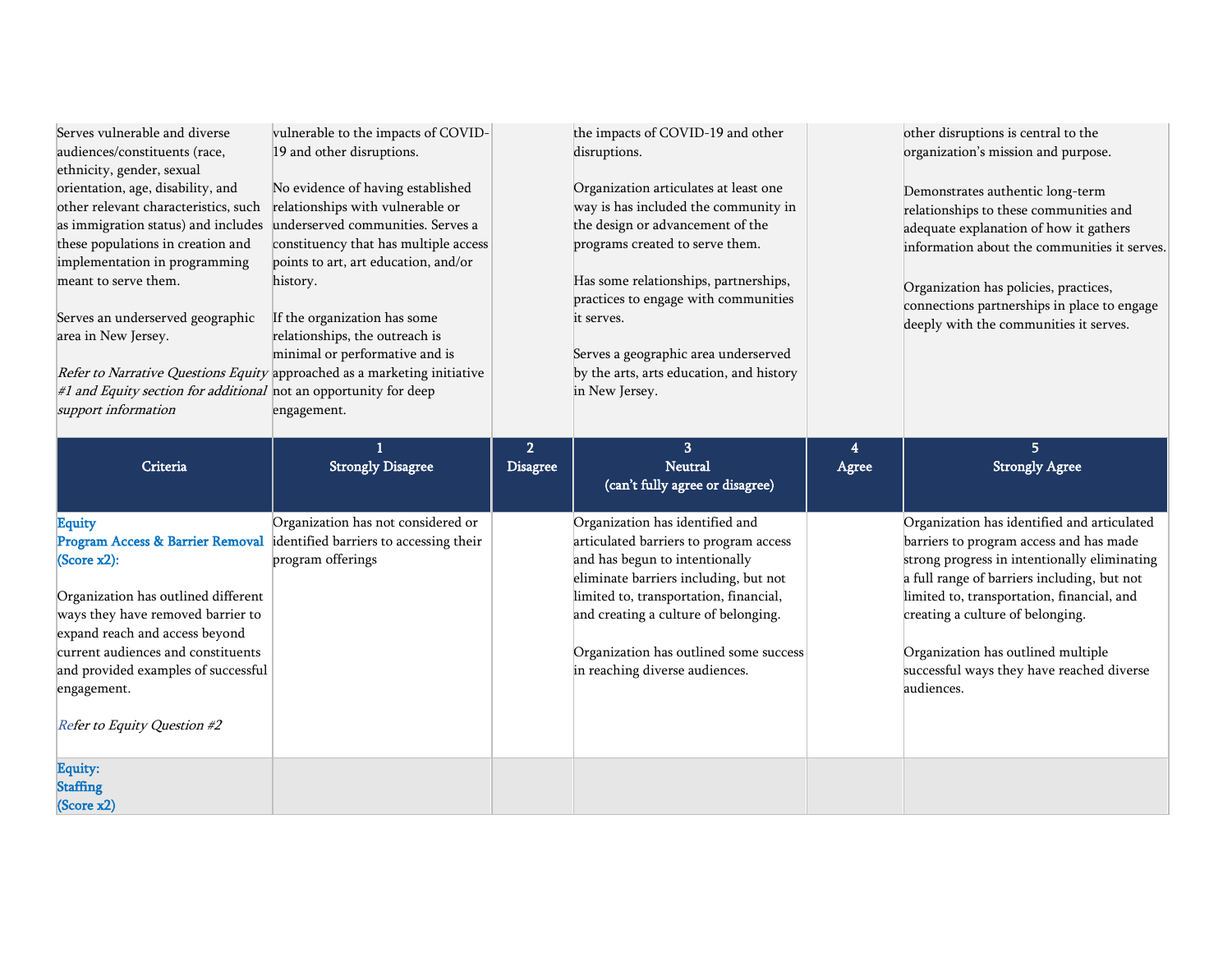| Organization has BIPOC (Black,<br>Indigenous, People of Color) board<br>and staff representation and creates diversify staff.<br>an inclusive workplace.<br>Refer to Equity Question #3a | No BIPOC staff or board members or<br>indication of there being a priority to                                                                  |                                   | Organization has some BIPOC<br>board and staff representation (i.e.,<br>program staff, teaching artists, or<br>docents).<br>Organization has identified leadership,<br>staff and board diversity as a priority.                                                                                                                                                                                                                                                                                         |            | Organization has demonstrated a history of a<br>commitment to BIPOC leadership on staff<br>and board and indicates an ongoing<br>commitment to ensuring an inclusive<br>workplace.                                                                                                                                       |
|------------------------------------------------------------------------------------------------------------------------------------------------------------------------------------------|------------------------------------------------------------------------------------------------------------------------------------------------|-----------------------------------|---------------------------------------------------------------------------------------------------------------------------------------------------------------------------------------------------------------------------------------------------------------------------------------------------------------------------------------------------------------------------------------------------------------------------------------------------------------------------------------------------------|------------|--------------------------------------------------------------------------------------------------------------------------------------------------------------------------------------------------------------------------------------------------------------------------------------------------------------------------|
| Diversity, Equity, Access, and<br><b>Inclusion Policy (Score x 2)</b>                                                                                                                    |                                                                                                                                                |                                   |                                                                                                                                                                                                                                                                                                                                                                                                                                                                                                         |            |                                                                                                                                                                                                                                                                                                                          |
| Organization demonstrates a<br>commitment to equity through<br>internal policies and practices<br>and/or external programs and<br>activities.<br>Refer to Equity Question #4             | No demonstrated commitment to<br>equity in internal policies and<br>practices, external-<br>facing programs, or audiences<br>served.           |                                   | Use basic minimum legal requirements<br>as their commitment to equity (i.e.,<br>Equal Opportunity Employment<br>statement). There is some evidence that<br>the organization is aware that there is<br>work to be done to examine internal<br>policies and practices and/or external<br>programs and activities.<br>Has basic non-discrimination policy in<br>place and is working on developing a<br>more mission-driven diversity, equity,<br>inclusion, and access statement for the<br>organization. |            | Organization has policies, practices,<br>partnerships in place to engage deeply<br>with communities they serve.<br>Strong evidence that internal policies and<br>practices, as well as external programs and<br>activities, demonstrate the opportunity for<br>all staff to advance diversity, inclusion, and<br>equity. |
| Criteria                                                                                                                                                                                 | <b>Strongly Disagree</b>                                                                                                                       | 2 <sup>1</sup><br><b>Disagree</b> | $\overline{\mathbf{3}}$<br><b>Neutral</b><br>(can't fully agree or disagree)                                                                                                                                                                                                                                                                                                                                                                                                                            | 4<br>Agree | 5<br><b>Strongly Agree</b>                                                                                                                                                                                                                                                                                               |
| <b>Budget</b>                                                                                                                                                                            |                                                                                                                                                |                                   |                                                                                                                                                                                                                                                                                                                                                                                                                                                                                                         |            |                                                                                                                                                                                                                                                                                                                          |
| The budget is adequate/reasonable  Budget is not very clear and/or not<br>and sufficiently supports the request or fundraising assertions without<br>narrative.                          | to the scale and scope of the request realistic. For example, makes income<br>adequate explanation; budget<br>projects a large deficit without |                                   | The budget is complete<br>and shows sufficient evidence of<br>thought and planning; clarity is needed<br>about some line items but generally<br>feel organization has provided adequate                                                                                                                                                                                                                                                                                                                 |            | Budget shows strong evidence of thought<br>and planning. Budget aligns with their<br>application narrative and most recent<br>audit/990.                                                                                                                                                                                 |